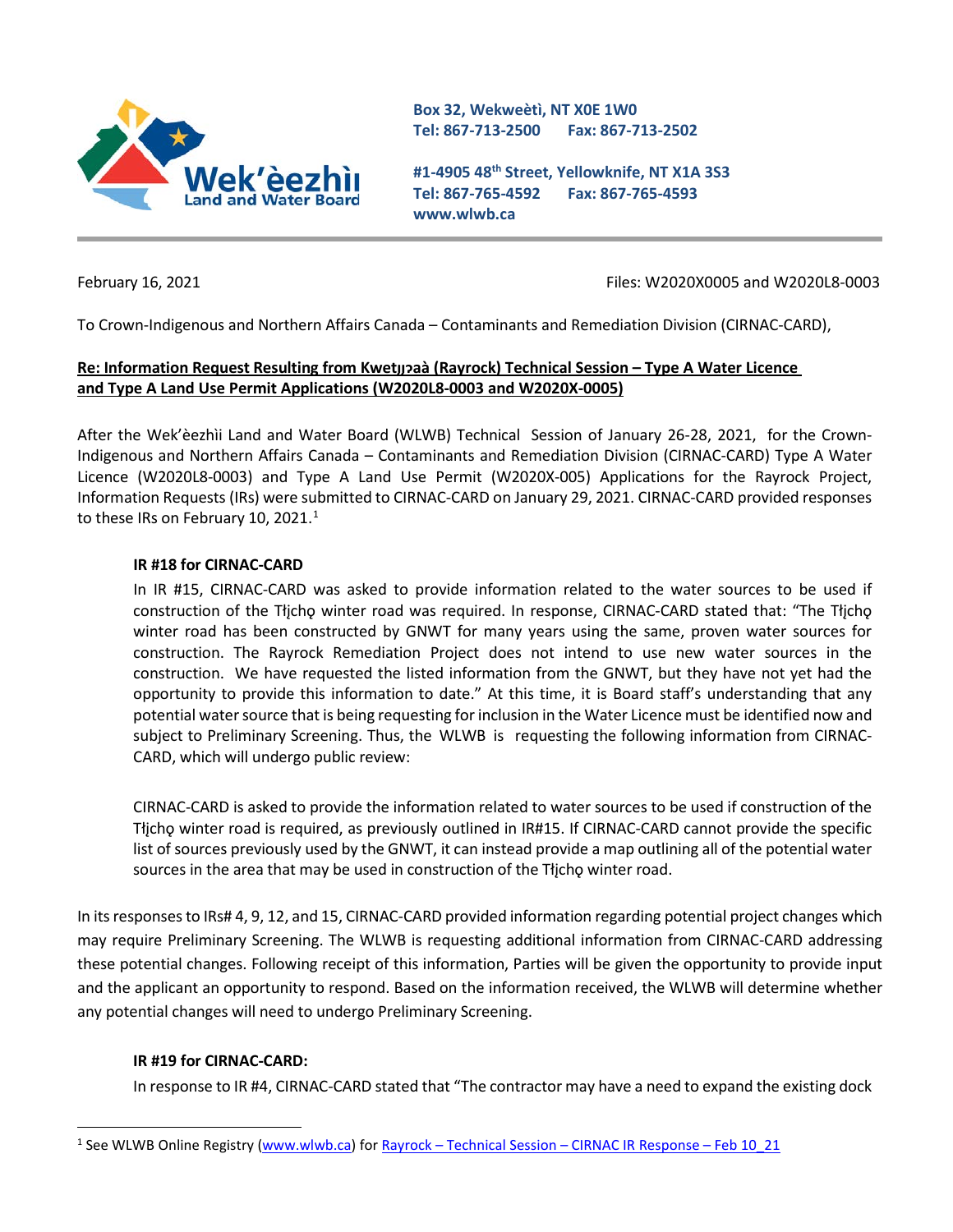or to construct a new dock for the Project." The Standard Water Licence Conditions define Construction as "any activities undertaken during any phase of the Project to construct or build any structures, facilities or components of, or associated with, the development of the Project."[2](#page-1-0) CIRNAC is asked to confirm if it is requesting consideration of in-water construction as part of the Scope of its Applications. If so, please describe the potential in-water constructions activities and location(s); identify any potential impacts; and identify proposed mitigations.

# **IR #20 for CIRNAC-CARD**

In response to IR #9, CIRNAC-CARD stated that: "All temporary infrastructure, such as sumps, pits and culverts, will be filled in, graded or removed, as necessary, to promote natural recovery and restore natural drainage." In response to IR #12, CIRNAC-CARD stated that: "Treated camp wastewater will be placed into natural depressions or sumps in the ground, with the location approved by an Inspector"; and "EQCs for camp wastewater will apply only to the wastewater generated by the camp and will be measured at a point after treatment but before deposition in the sump."

## CIRNAC-CARD is asked to:

- A. Clarify if treated wastewater from the sumps will be discharged directly or indirectly to the Receiving Environment; and
- B. If so:
	- i. Clarify the proposed final discharge location(s) of treated camp wastewater; and
	- ii. Clarify, with supporting rationale, where the proposed Effluent Quality Criteria from its response to IR #12 will apply.

#### **IR #21 for CIRNAC-CARD**

At the Technical Session, CIRNAC-CARD presented the possibility of moving the location of the Containment Disposal Facility (CDF) from that which was initially proposed in its Applications, and it was understood that this possible move would require additional blasting of bedrock which would be used in construction of the CDF. In response to IR #11, CIRNAC-CARD stated that, with regards to the Mill Lake Bedrock Quality for bedrock sampling and analysis in 2019: for samples tested in 2020 "some uncertainty still exists with the samples collected from bedrock at southwest of Mill Lake"; and "Excavation, crushing and mixing of the bedrock tested to date could produce acid rock drainage if not carefully managed during design and construction." In response to IR #6, CIRNAC-CARD stated that the Quarry Management Plan will provide geochemical criteria and a description of their intended application during the project.

#### CIRNAC-CARD is asked to:

- A. Describe the potential impacts and mitigations from potentially using bedrock in Construction that could produce acid rock drainage, as described in the response to IR #11; and
- B. To clarify contingencies or options considered for bedrock that does not meet geochemical criteria.

In order to ensure the regulatory process proceeds efficiently, we ask that CIRNAC-CARD submit the requested information (i.e., Response to IR# 18 to 21) as soon as possible, and no later than February 25, 2021.

<span id="page-1-0"></span><sup>&</sup>lt;sup>2</sup> See MVLWB'[s Standard Water Licence Conditions and Schedules \(2020\).](https://mvlwb.com/sites/default/files/standard_water_licence_conditions_and_schedules_-_basic_-_apr_20_20.pdf)